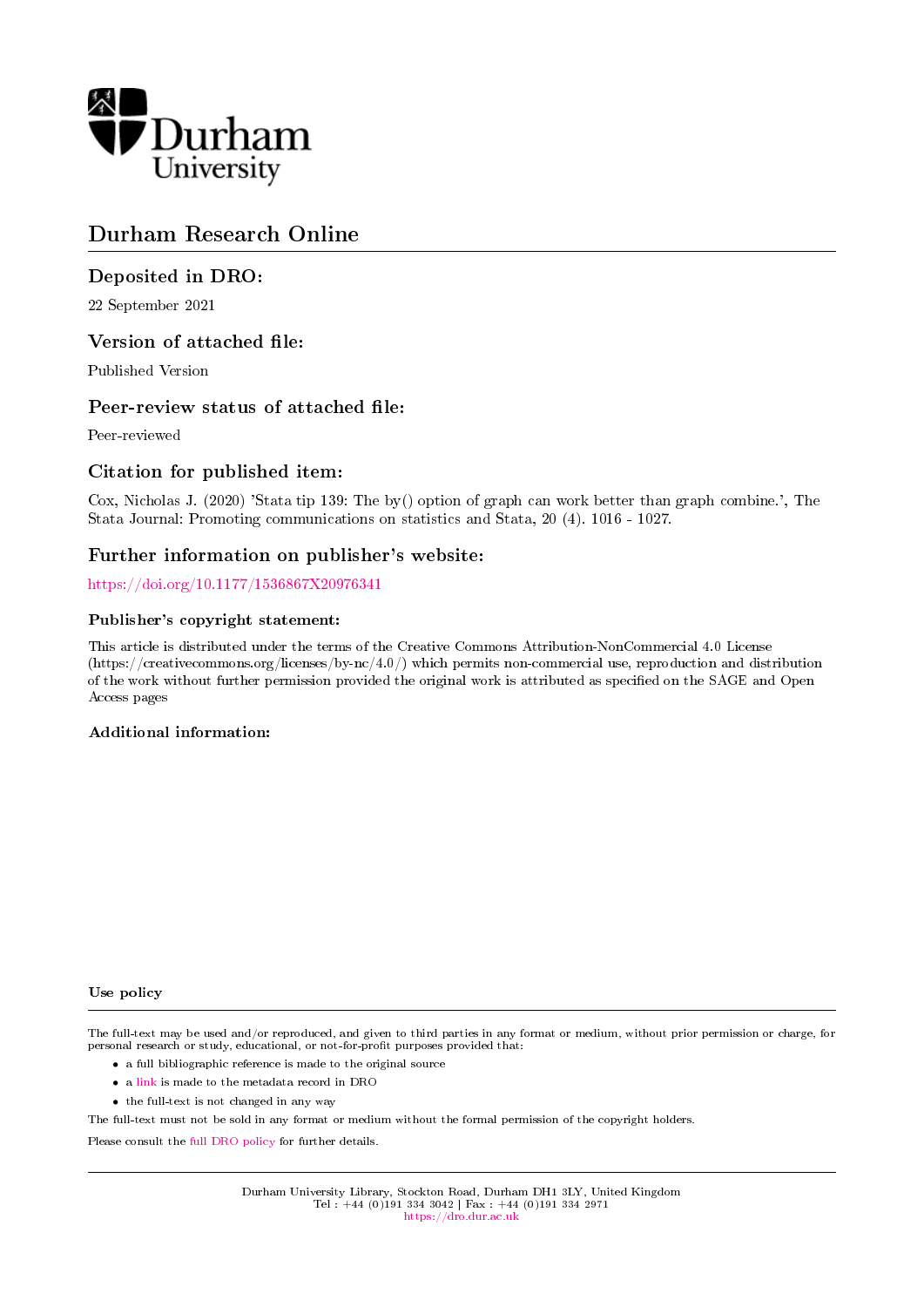# Stata tip 139: The by() option of graph can work better than graph combine

Nicholas J. Cox Department of Geography Durham University Durham, UK n.j.cox@durham.ac.uk

# 1 by() option of graph or graph combine for paneled figures?

Stata users produce graphs (often called figures) for their presentations and publications. Many such figures are composites with two or more separate panels, so that figure 1 is a composite of figure 1a, 1b, 1c, and 1d. There are two main ways to create such composites in Stata: using a by() option or using graph combine on previously created graphs. There are also commands such as graph matrix whose purpose is to create plots with multiple panels directly.

A by() option is likely to seem obvious when a grouping variable is already defined, as when you go something like

```
. sysuse auto
. scatter mpg weight, by(foreign)
```
to get separate scatterplots of mpg (miles per gallon) versus weight for domestic and foreign cars, domestic cars being those made in the United States and foreign cars being those made outside. The result of those commands may already be familiar to you. If not, running the commands just given is an excellent simple exercise.

Using graph combine is most obvious when graphs created separately nevertheless have point in being presented together. There might be some pedagogic or even polemical purpose to comparing a histogram, a box plot, a quantile plot, and a kernel density estimate as ways of showing a univariate distribution, each with advantages and disadvantages. It is worth flagging that paneling that is  $2 \times 2$ ,  $3 \times 3$ , and so on can look good, although problems with odd numbers of panels such as 3, 5, or 7 will occur with their own obstinate frequency.

The aim of this tip is to push a little at this distinction, as less clear-cut than it seems. Sometimes, a graph will be improved by seeking a different data layout in which a by() option ensures more uniformity and consistency of style than will result from using graph combine.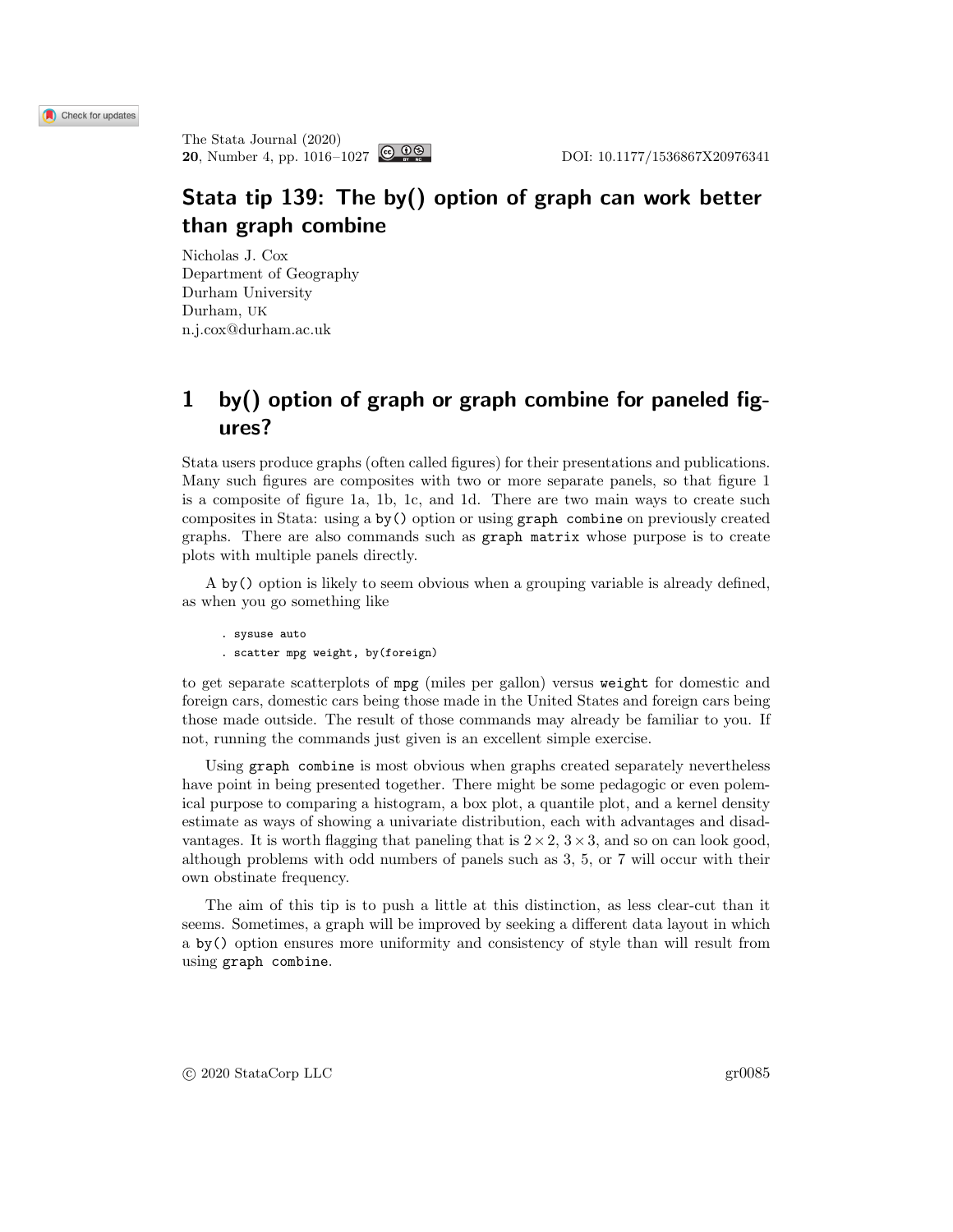## 2 Example 1: Confidence intervals for means of different variables

A standard plot in many fields compares sample means of a variable for two or more conditions within a framework of confidence intervals or other indications of uncertainty about those means. The word confidence here is, as every good text or course should explain, a term of art, rather than an expression of the conviction or intensity of belief a researcher is entitled or expected to hold about variability. A personal suspicion that diffidence intervals would be a better term is far from original. Almost a century ago, [Fisher](#page-11-0) [\(1925,](#page-11-0) 10) wrote of "our mental confidence or diffidence" in making inferences, although he was not writing about confidence intervals avant la lettre; he was flagging the concept of likelihood.

A natural extension when there are several variables of interest is to show various such plots side by side.

An excellent way to get such plots is through statsby and ci [\(Cox 2010\)](#page-11-1). The reduction to a new dataset with means and bounds for confidence intervals is immediate. There is some inefficiency in doing that again and again, as we will do here, but coding otherwise is likely to be more time consuming. The default confidence level with ci and more generally is 95%.

Let us suppose that—using the auto data again, and now for real—we want to show, side by side, plots with means and confidence intervals for price, miles per gallon, weight, and length for those domestic and foreign cars.

The plan here is to just loop over four variables, each time reading in the data, producing a reduced dataset and drawing and saving each graph for later combination. For an introduction to loops, and their use of local macros, see [Cox](#page-11-2) [\(2020\)](#page-11-2).

```
. tokenize "price mpg weight length"
. set scheme sj
. forvalues k = 1/4 {
  2. sysuse auto, clear
  3. if "``k´´" == "price" label var price "Price (USD)"
  4. local which : variable label ``k<sup>*</sup>
  5. if "'which'" == "" local which "''k''"
  6. statsby, by(foreign) clear: ci mean ``k´´
  7. twoway rcap lb ub foreign || scatter mean foreign, ylabel(, angle(h))
> xscale(r(-0.2 1.2)) xlabel(0 1, tlcolor(none) valuelabel) legend(off)
> subtitle("`which´") name(g`k´, replace)
  8. }
  (output omitted )
. graph combine g1 g2 g3 g4
```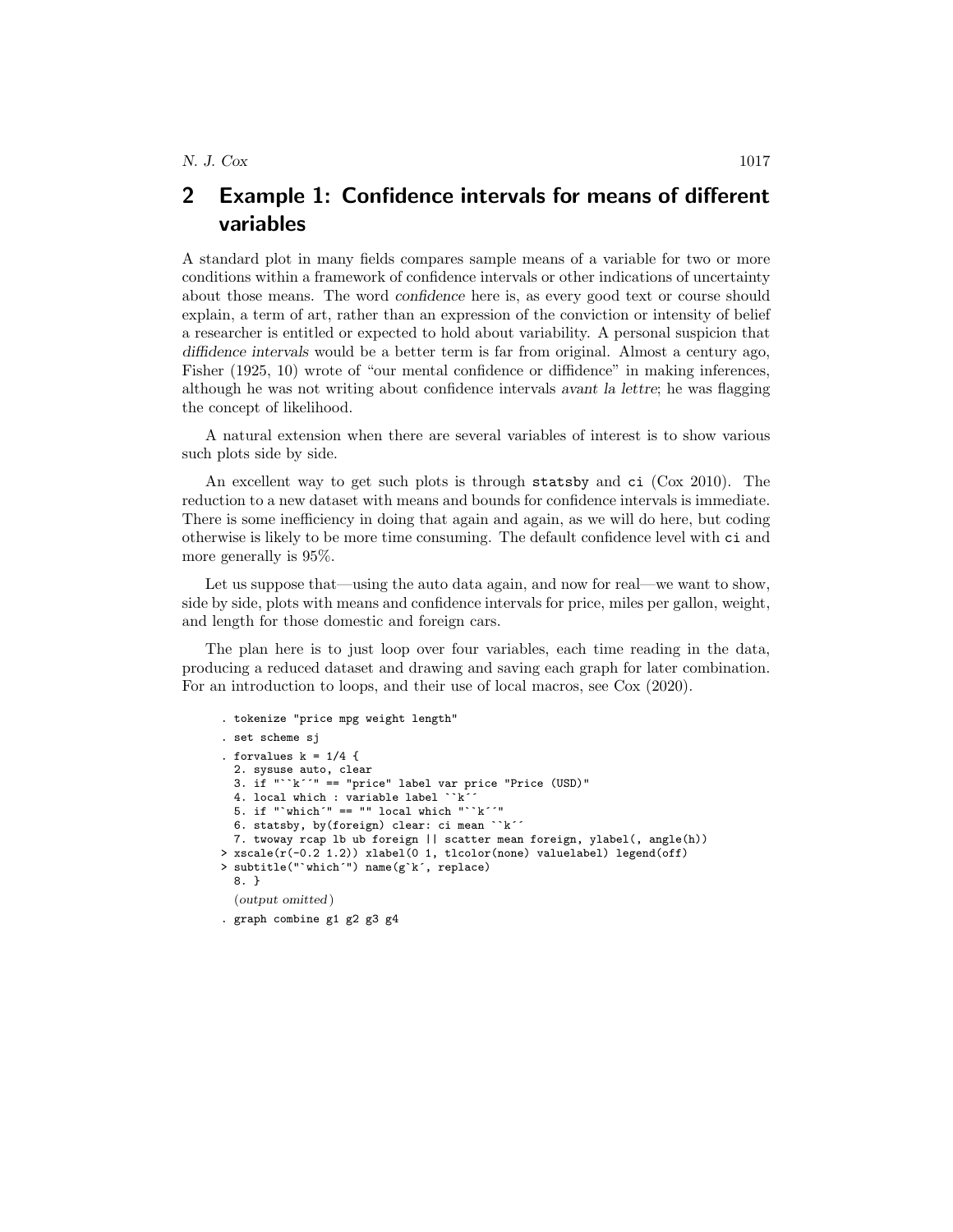The big idea is to loop over variables, producing a graph for each variable to be put together by the final graph combine. But I chose to loop directly over integers 1 to 4, which I then used in naming the graphs. That choice is a small matter of style but also informed by experience. If I use similar code for similar problems, there is less code to revise if I cast the problem as a loop over integers rather than as a loop over variable names.

Know that tokenize parses its argument into words, parsing in this case a list of variable names on spaces. Then, the distinct words are assigned to local macros named 1 up. Thus, local macro with name 1 has contents price, and local macros with names 2, 3, and 4 have contents mpg, weight, and length, respectively. So that is how we can, at the same time, loop over 1 to 4 and the first, second, third, and fourth variable names, which are held within local macros named 1 to 4.

The trickiest detail here is the use of nested macro references, specifically  $f'(\mathbf{k}')$ . An easy analogy is with nested expressions in elementary algebra, such as  $\{a - (b - c)\}\,$ where one quickly learns to evaluate first what is inside the innermost parentheses and then work outward. As local macro k loops over the values 1 to 4, the nested reference  $'$ k'' becomes in turn '1', '2', '3', and '4', and so a reference to the local macros 1 to 4, which were earlier assigned as contents the names price through length.

Some of the details here are specific to the example. It seems to me good practice to show the units of price, here U.S. dollars, especially for an international readership. There are two distinct values of foreign, 0 and 1, but we want to see the corresponding value labels instead. Adding a little space on either side with xscale() is an aesthetic choice, as is suppressing the (visibility of the) tick by setting its color to none [\(Cox and](#page-11-3) [Wiggins 2019\)](#page-11-3).

The other details are more general. Each graph shows what it is about in a subtitle. For that subtitle, my preference is to use a variable label. All the variables here do in fact have variable labels, but the code also shows technique for using the variable name, rather than the variable label, when the latter is not defined.

Why did I use the replace in naming those graphs? We haven't used those names before in this tip. It is a gesture to human frailty. I almost never get the code exactly right first time round. There is always some detail I have forgotten, or got slightly or very wrong. Indeed, it is better to let Stata tell you quickly what needs changing. I started computing in the middle 1970s, when a job was submitted to the university computer (there was only one such) on a card deck with 80 column cards for data and code you punched yourself. A job would typically be run some hours after submission, and so there was much point to checking your cards repeatedly to try to get them exactly right, because one mistake would mean a delay of several hours before the next version could be tried. Now agonizing about code has less value when Stata, or some other program, will usually find the mistakes much faster than you can.

It is likely that you would prefer a graph scheme different from sj, perhaps one that you devised yourself. My personal favorite is s1color, although I often tweak away from its defaults.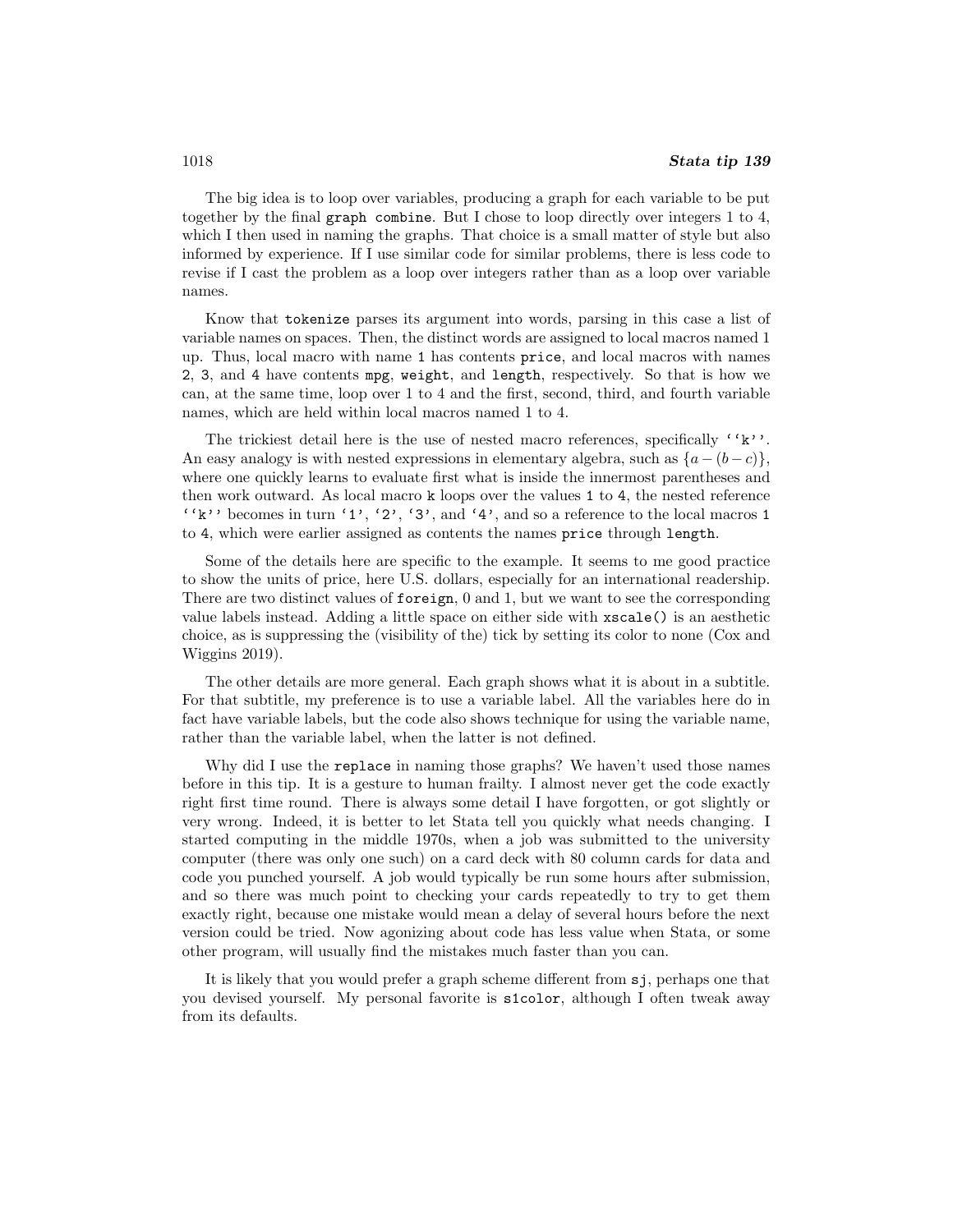It would have been entirely possible to write that code directly using variable names. Let's give the code as rewritten that way.

```
. set scheme sj
. foreach v in price mpg weight length {
 2. sysuse auto, clear
 3. if "`v´" == "price" label var price "Price (USD)"
 4. local which : variable label `v´
 5. if "'which'" == "" local which "'v'"
 6. statsby, by(foreign) clear: ci mean `v´
 7. twoway rcap lb ub foreign || scatter mean foreign, ylabel(, angle(h))
> xscale(r(-0.2 1.2)) xlabel(0 1, tlcolor(none) valuelabel) legend(off)
> subtitle("`which´") name(g`v´, replace)
 8. }
  (output omitted )
. graph combine gprice gmpg gweight glength
```
Some of the choices here are just conventional, whether widespread (many people do it) or personal (it could just be me). Thus, names like i, j, k for looping macros that often start at 1 have been long used in many programming languages and echo even longer-standing mathematical practices. I often use the local macro name v in looping over variable names. If you wanted to use longer local macro names, only taste, how much you have to type, and Stata's limit of 31 characters for such names might stand in your way.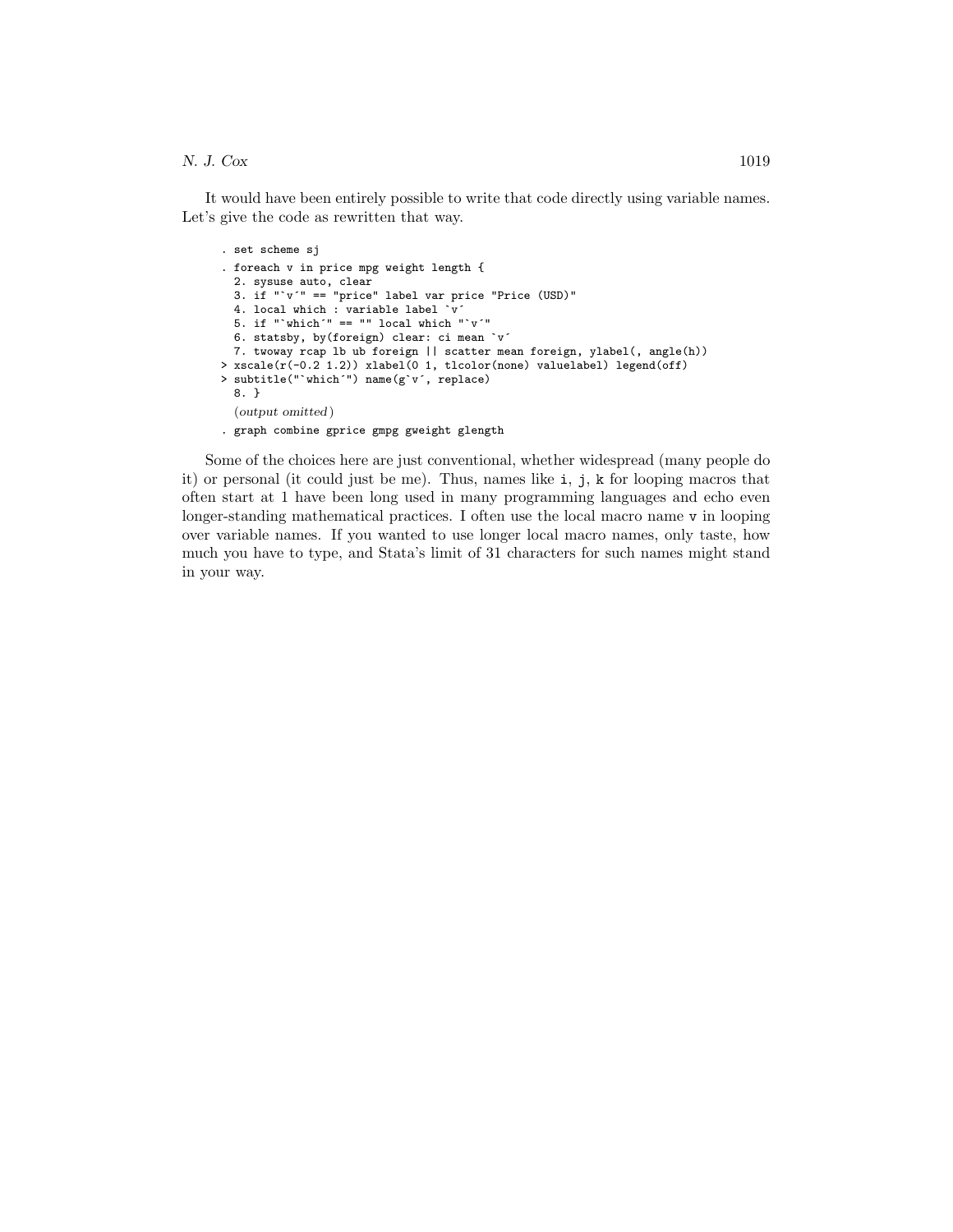Some of that may have been new to you, or else you skimmed and skipped familiar constructs. To focus now on the main theme of this tip, let us see the result of graph combine in figure 1.



Figure 1. Means and confidence intervals for price, miles per gallon, weight, and length for domestic and foreign cars from the auto dataset. So far, so good, but the  $\eta$  axes stand out as using different spacing.

That does look quite good to me, but it could still be better. The different variables come with different units of measurement and—more crucially—different magnitudes, and the  $y$  axes are not exactly aligned. That is the niggling detail that people often spot quickly. Note also that specifying the ycommon option with graph combine solves this problem, but not helpfully, while specifying the xcommon option does no harm, but is no help either.

To solve this problem of unaligned axes, we turn instead to combining the reduced datasets and then drawing a graph just once using the by() option. This is more work, but the scope for improved appearance should make it seem worthwhile.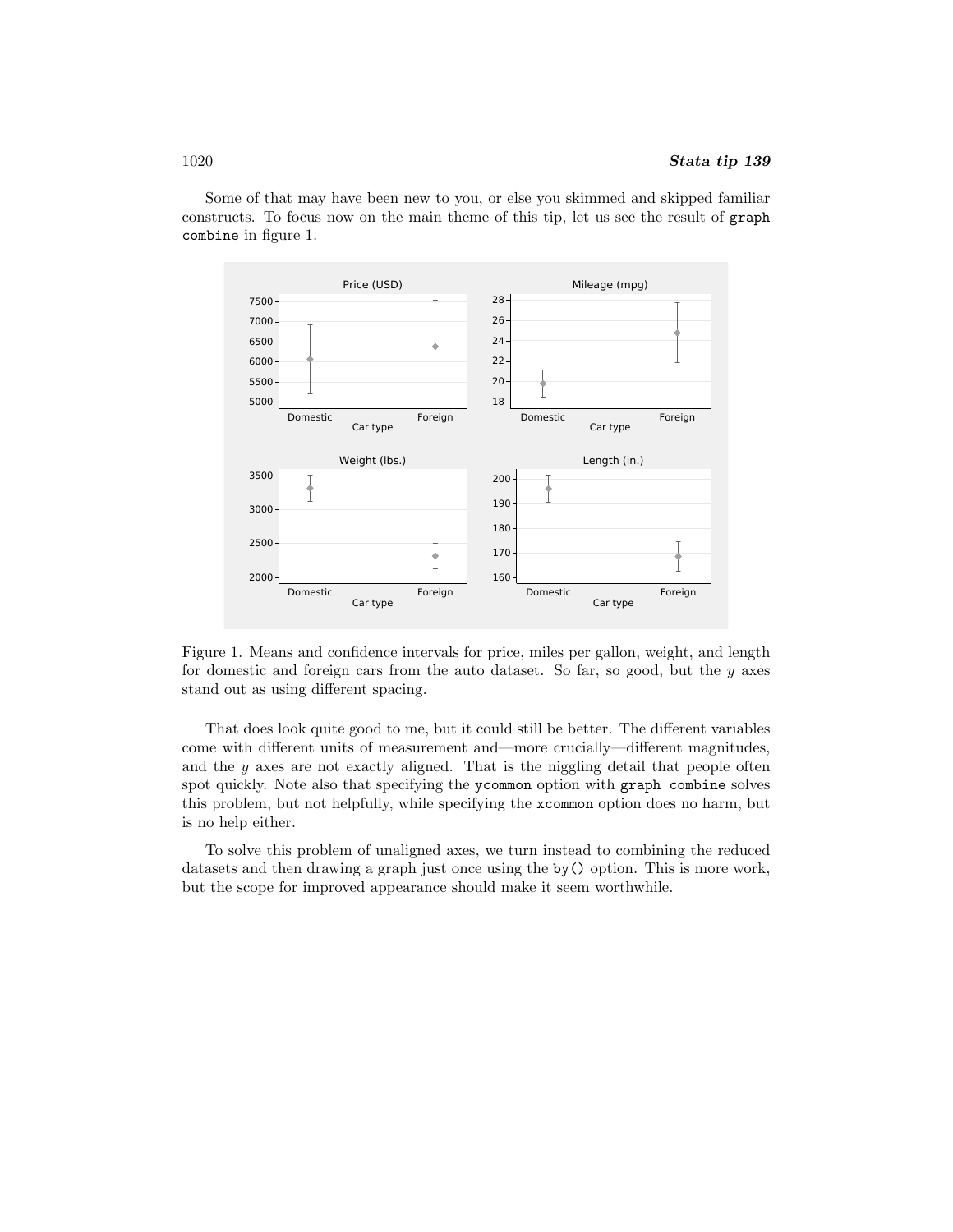```
. tokenize "price mpg weight length"
. forvalues k = 1/4 {
  2. sysuse auto, clear
  3. if "``k´´" == "price" label var price "Price (USD)"
  4. local which : variable label ``k<sup>7</sup>
  5. if "`which´" == "" local which "``k´´"
  6. local labels `labels´ `k´ "`which´"
  7. statsby, by(foreign) clear: ci mean ``k´´
  8. generate which = `k´
  9. save g`k´, replace
 10. }
  (output omitted )
. append using g1 g2 g3
  (output omitted )
. label define which `labels´
. label values which which
. list, sepby(which)
  (output omitted )
. set scheme sj
. twoway rcap lb ub foreign || scatter mean foreign,
> by(which, yrescale note("") legend(off)) ylabel(, angle(h)) xscale(r(-0.2 1.2))
> xlabel(0 1, tlcolor(none) valuelabel)
```
The results of list are suppressed here, but having a look at the data is a really good idea if you are working through the code yourself (ideally to adapt the idea to some different dataset you care about).

We need to store information on each variable for later use as we loop through them. We want the variable labels of the four variables concerned (or if they do not exist, the variable names) to become value labels for the grouping variable we are going to use. Naturally, for that to be possible, the grouping variable, here called which, must be created first.

For this version of the problem, assigning integers 1 to 4 in the order in which we want the panels is definitely a good idea. Otherwise, if the variable names price mpg weight length are used as distinct values of which, and that variable is fed to  $by()$ , then those panels will be shown in alphabetical name order. The by() option will sort on the distinct values of the variables it sees, which here means alphabetical order for text that was originally variable names. (There is extra detail, which doesn't apply in this example, for underscore or numeric characters.) Alphabetical order has its uses [\(Flanders 2020\)](#page-12-0), but alphabetical order of panels is rarely what you want, or more precisely, rarely what you should want. [Wainer](#page-12-1) [\(1984,](#page-12-1) [1997\)](#page-12-2) mocked unthinking use of alphabetical order in statistical graphics as Austria first! or Alabama first! Scottish readers will want to add Aberdeen first!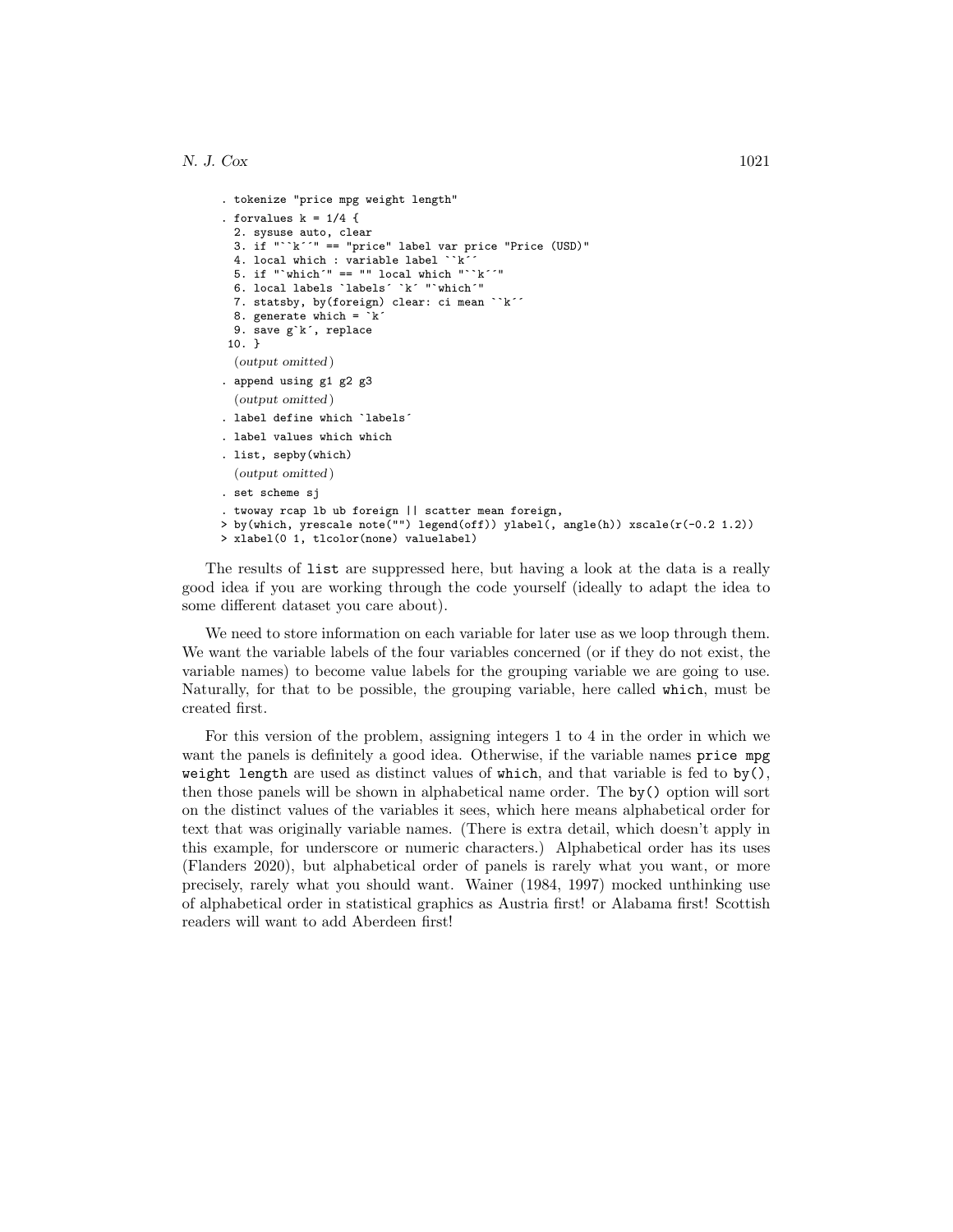Figure 2 is the result. Isn't it better? What it shows is perhaps banal, but here we go: foreign cars typically are more expensive but have better mileage than domestic cars, and they are lighter and shorter on average too.



Figure 2. Means and confidence intervals for price, miles per gallon, weight, and length for domestic and foreign cars. It is not obvious from the graph, but a by() option was used to improve the presentation of  $y$  axes.

## 3 Example 2: Slicing cyclic time series

Effective graphical representation of intensely cyclical time series can be a challenge, especially if they are long. Many time series from several fields, including economics, epidemiology, and environmental science, are strongly seasonal. Cycles in those and other fields can also be identified with lengths both shorter and longer than a year. Cycles vary from fairly predictable to highly unpredictable, but the same graphical challenge is common to many: do justice to the structure of cycles, which may itself be changing over time, and also reveal any trends or other long-term changes. Stata-based discussion in Cox [\(2006,](#page-11-4) [2009\)](#page-11-5) covers several of the graphical ideas that have been floated.

Sunspot numbers are a popular sandbox for enthusiasts in statistical graphics (for example, [Cleveland](#page-11-6) [\[1993,](#page-11-7) [1994\]](#page-11-6); [Wilkinson](#page-12-3) [\[2005\]](#page-12-3)). Here I use annual averages downloaded on 3 June 2020 from<http://www.sidc.be/silso/home> with grateful acknowledgment to WDC-SILSO, Royal Observatory of Belgium, Brussels. The data are available with the files for this tip.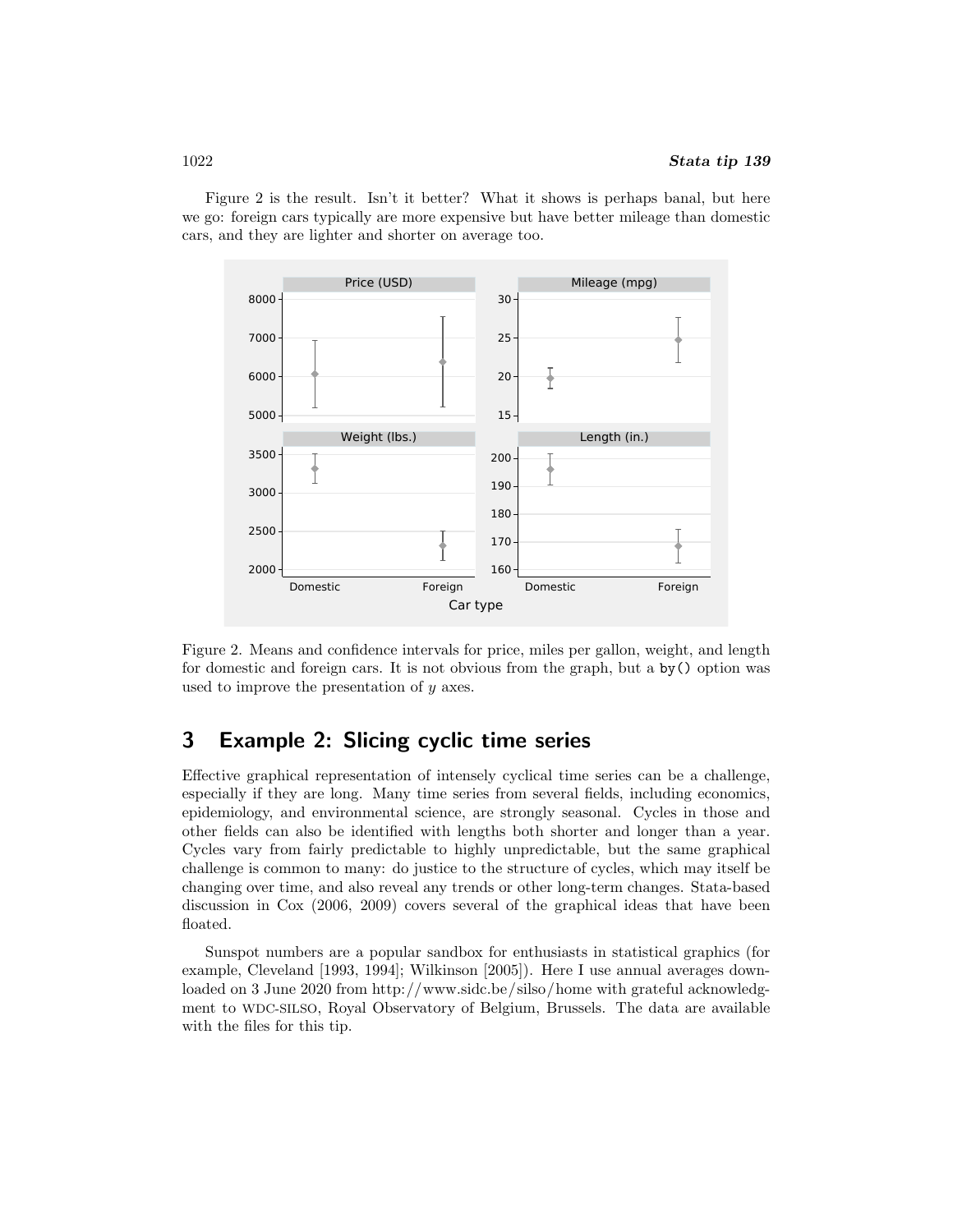A standard line plot is not crazy but not especially helpful either (figure 3).



Figure 3. A common or garden line chart for mean sunspot numbers, 1700–2019. Strongly cyclical behavior is evident, but the fine structure of cycles is not especially clear from the roller-coaster display.

Common advice is to change the aspect ratio (ratio of graph height to graph width), which often can work well enough [\(Cox 2004\)](#page-11-8). Changing the aspect ratio is sometimes discussed as if novel, but it was evidently familiar to [Fisher](#page-11-0) [\(1925,](#page-11-0) 31) and doubtless earlier yet. Here the effect is a little disappointing. You may have found low aspect ratios used in long, concertina like graphs inserted in books, but changes in printing have made those much less common.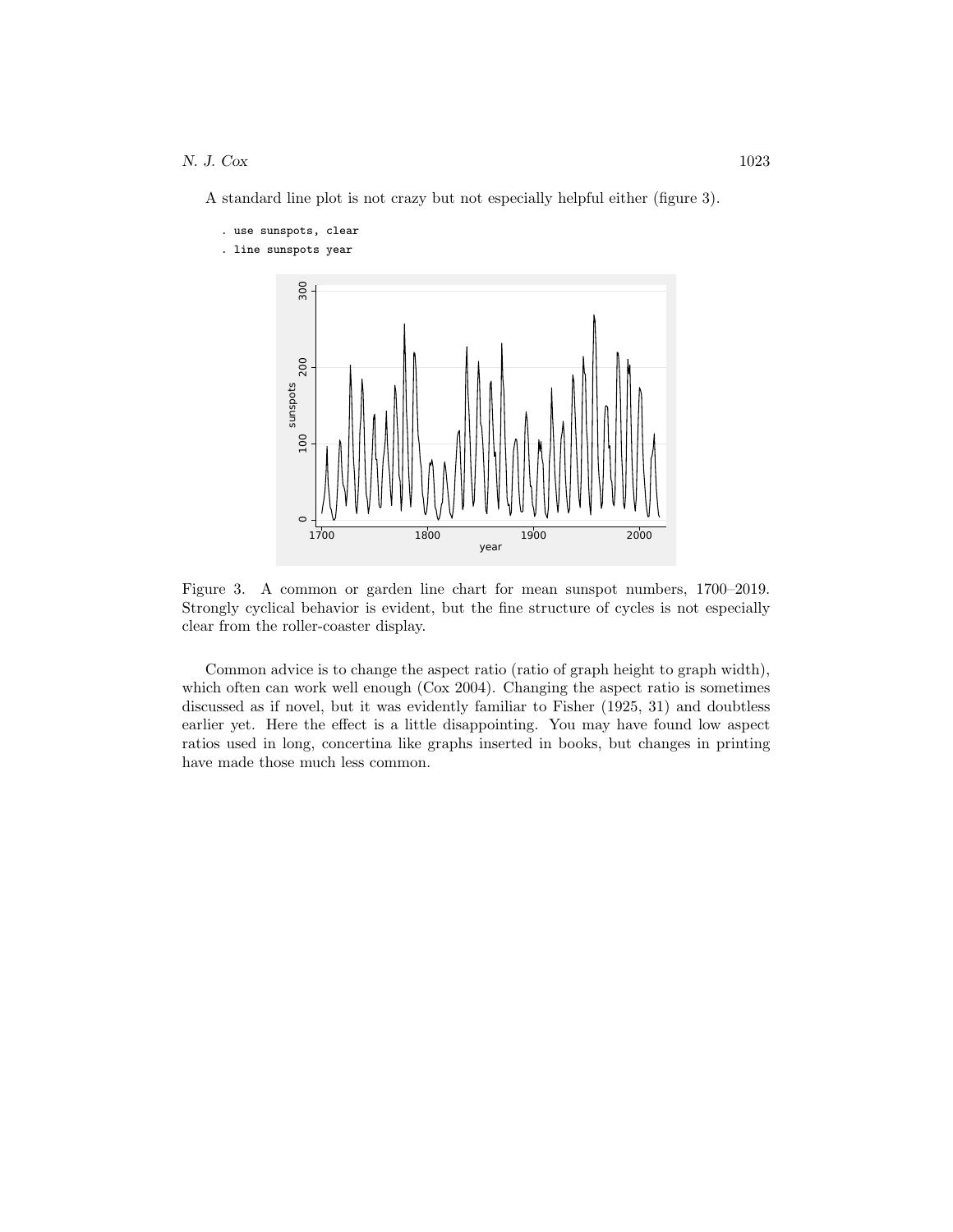```
. line sunspots year, aspect(0.2)
```


Figure 4. Changing the aspect ratio does not help much here

A twist on the same idea is to slice the series and use several panels for the different slices. [Cleveland](#page-11-7) [\(1993,](#page-11-7) [1994\)](#page-11-6) called these "cut-and-stack plots". [Cox](#page-11-4) [\(2006\)](#page-11-4) reported a Stata command sliceplot, but the novelty here is a belated recognition that often no such command is needed. Code comes first and then explanation.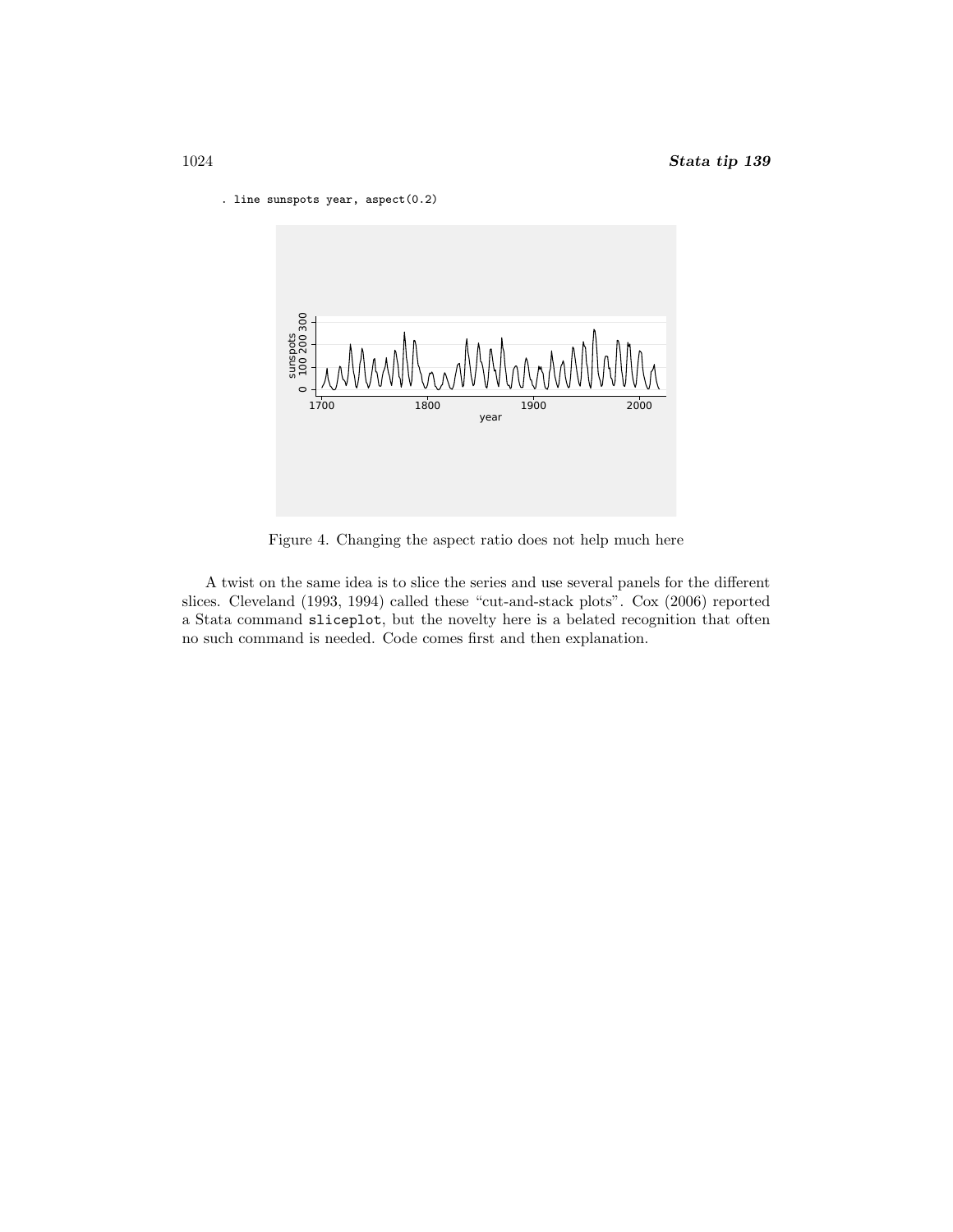```
. generate slice = ceil(4 *_n / N)
```
. line sunspots year, by(slice, note("") cols(1) xrescale)

```
> ylabel(, angle(h)) xtitle("")
```
> subtitle("", position(9) nobox nobexpand fcolor(none))



Figure 5. Slicing a long cyclical time-series plot makes the structure of the data clearer. Note the common asymmetry of cycles in which rising limbs are often steeper than falling limbs. A by() option was used to create this plot.

We create a slice variable that runs from 1 to 4, but naturally you should use whatever different value of 4 makes sense for your problem. (That recycles a mild joke associated with the great probabilist, William Feller, 1906–1970.)

To spell it out, the presumption is that the time series is already sorted on a time variable. The inbuilt observation number n varies from 1 to the inbuilt number of observations in the dataset  $\mathbb{N}$ , so  $4 \times \mathbb{N}$  N varies from almost 0 to 4. Rounding up with the ceil() function produces a variable containing a slice counter with integer values from 1 to 4.

That variable is just a means to an end, and so we suppress all evidence that it exists at all, blanking out both the note() that names it and the subtitle() that shows its distinct values. The xrescale suboption is essential for a readable graph: if you doubt that, see what happens if you omit it. Making the y-axis labels horizontal and removing the default xtitle() (which would be year in this example) are matters of taste. Aligning in one column of panels is a good idea to keep the aspect ratio low.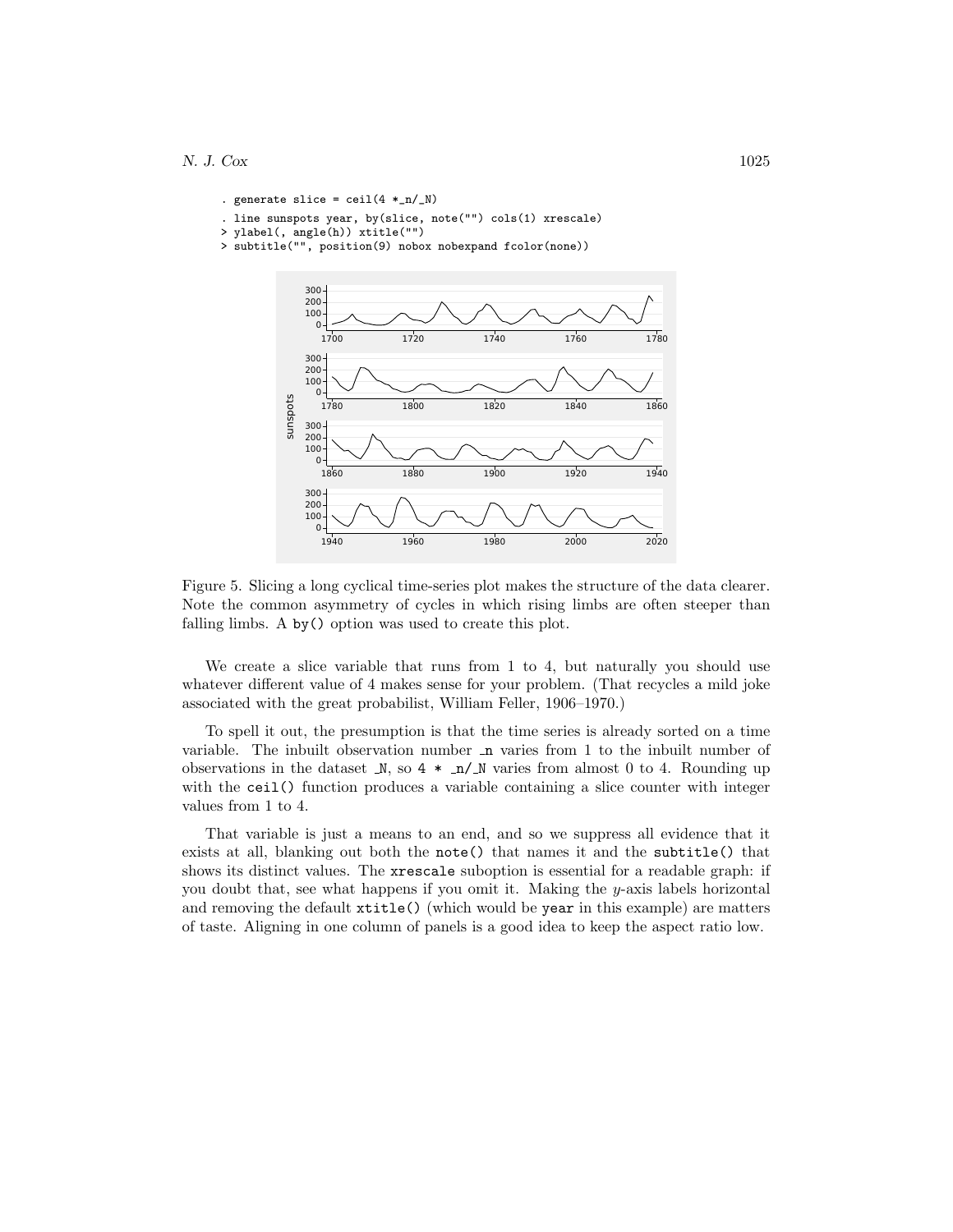The payoff is not just in terms of a clearer graph. It becomes evident that cycles are often asymmetric, with steeper rising limbs than falling limbs. Explaining why is a problem for researchers in solar physics.

## 4 The art that conceals art

A duty to be clear is a higher virtue than using clever tricks, but clever tricks are always worth knowing about. The trick here implies more work by the user, and the payoff has to be judged case by case. It can be explained as art concealing art, in using a by() option but suppressing the visible evidence of doing it that way.

Further uses of the same device can be found in the community-contributed commands multiline [\(Cox 2017b\)](#page-11-9) and multidot [\(Cox 2017a\)](#page-11-10), downloadable from Statistical Software Components Archive (look at help ssc if that resource is new to you).

## **References**

<span id="page-11-7"></span><span id="page-11-6"></span>Cleveland, W. S. 1993. Visualizing Data. Summit, NJ: Hobart.

. 1994. The Elements of Graphing Data. Rev. ed. Summit, NJ: Hobart.

<span id="page-11-8"></span>Cox, N. J. 2004. Stata tip 12: Tuning the plot region aspect ratio. Stata Journal 4: 357–358. [https: // doi.org / 10.1177 / 1536867X0400400313.](https://doi.org/10.1177/1536867X0400400313)

<span id="page-11-4"></span>. 2006. Speaking Stata: Graphs for all seasons. Stata Journal 6: 397–419. [https: // doi.org / 10.1177 / 1536867X0600600309.](https://doi.org/10.1177/1536867X0600600309)

<span id="page-11-5"></span>. 2009. Stata tip 76: Separating seasonal time series. Stata Journal 9: 321–326. [https: // doi.org / 0.1177 / 1536867X0900900211.](https://doi.org/0.1177/1536867X0900900211)

<span id="page-11-1"></span>. 2010. Speaking Stata: The statsby strategy. Stata Journal 10: 143–151. [https:](https://doi.org/10.1177/1536867X1001000112) [// doi.org / 10.1177 / 1536867X1001000112.](https://doi.org/10.1177/1536867X1001000112)

<span id="page-11-10"></span>. 2017a. multidot: Stata module for multiple panel dot charts and similar. Statistical Software Components S458376, Department of Economics, Boston College. https://ideas.repec.org/c/boc/bocode/s458376.html.

<span id="page-11-9"></span>. 2017b. multiline: Stata module for multiple panel line plots. Statistical Software Components S458369, Department of Economics, Boston College. [https://ideas.repec.](https://ideas.repec.org/c/boc/bocode/s458369.html) [org / c / boc / bocode / s458369.html.](https://ideas.repec.org/c/boc/bocode/s458369.html)

<span id="page-11-2"></span>. 2020. Speaking Stata: Loops, again and again. Stata Journal 20: 999–1015. [https: // doi.org / 10.1177 / 1536867X20976340.](https://doi.org/10.1177/1536867X20976340)

<span id="page-11-3"></span>Cox, N. J., and V. Wiggins. 2019. Stata tip 132: Tiny tricks and tips on ticks. Stata Journal 19: 741–747. [https: // doi.org / 10.1177 / 1536867X19874264.](https://doi.org/10.1177/1536867X19874264)

<span id="page-11-0"></span>Fisher, R. A. 1925. Statistical Methods for Research Workers. Edinburgh: Oliver & Boyd.